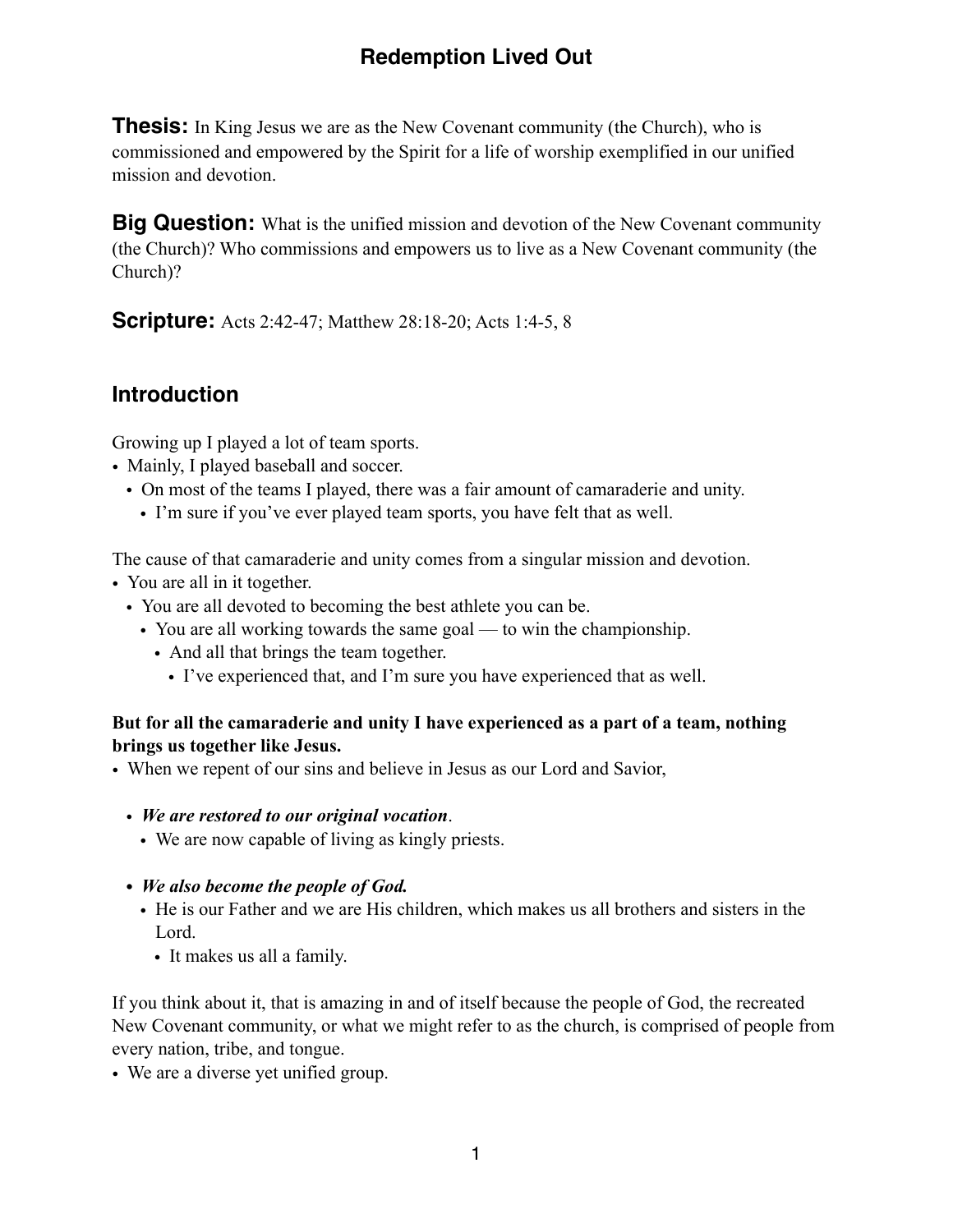I don't know about you, but I feel that unity when I meet another Christian.

- It doesn't matter where I'm at.
	- I could be half-way across the world or down at the local Starbucks.
		- When I meet a fellow believer, there is an instant connection and bond that's formed.
			- I immediately feel comfortable and connected with them.

Why is that?

- It is because we are unified in our mission and devotion.
	- It is our mission that draws us together.
		- Which is why it is important we understand what our mission is and what we should be devoted to as a church.

### **Transition:** So:

What is the unified mission and devotion of the New Covenant community (the Church)? Who commissions and empowers us to live as a New Covenant community (the Church)?

I am specifically using the term "New Covenant Community" because it is the promises of the New Covenant that changes us and brings us together.

- As we have seen throughout this entire series, we are desperately wicked.
	- We need a new heart we need our will, wants, and desires changed so that they are inline with God's.
		- The Law couldn't do that.
			- We can't do that in of ourselves.
				- So a New Covenant was promised that would change man in that way.
					- Jesus ushered in the New Covenant through His life, death, and resurrection.
						- That's why we are a New Covenant Community.

If it weren't for Jesus, and His fulfillment of the New Covenant, we wouldn't exist.

- That is why we worship Jesus.
	- That is why we follow Jesus.
		- That is why we can call ourselves a church.

So that is why I specifically using the term "New Covenant Community."

**Transition:** Let's begin with the first question:

# **I. What is the Unified Devotion of the New Covenant Community (the Church)? (vs. Acts 2:42-47)**

In Acts 2, after Peter's Spirit empowered preaching at Pentecost, a multitude of people began following Jesus as His disciples.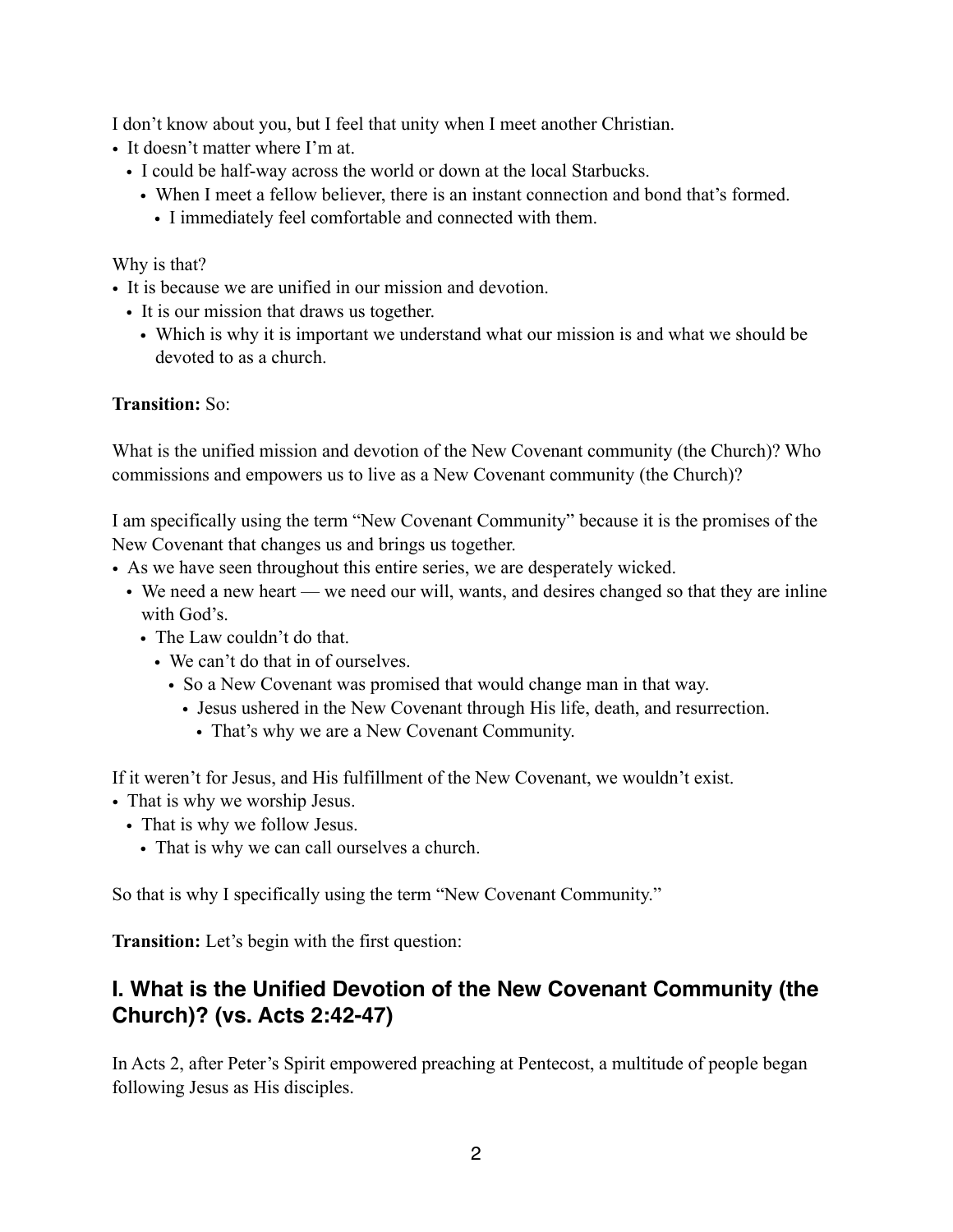We are told in verse 41 that:

"*…there were added that day about three thousand souls."* (Acts 2:41b)

We know from earlier in the chapter that those who heard Peter's sermon were "*from every nation under heaven" —* verse 8.

- A number of the people who began to follow Jesus that day were from foreign countries.
	- I assume many of them carried the good news of Jesus back to their hometowns and began making disciples.
		- But many stayed in Jerusalem and joined the other disciples.
			- We are told starting in verse 42 what their day to day activity looked like.

The text says,

"*And they devoted themselves to the apostles' teaching and the fellowship, to the breaking of bread and the prayers.*" (Ac 2:42)

These were the practices they were devoted to.

• This is what they were unified around.

**Transition:** The first practice we discover is that:

#### **Each day the apostles taught them more about God, Jesus, and how they were to live.**

• They were focused on learning God's Word, on knowing the God who saved them.

**Transition**: The same should characterize us.

### *(1) We should be focused on learning more about God, Jesus, and how we are to live ourselves.*

APPLICATION: Being a member of a church shouldn't be like being a member of a Country Club.

- We shouldn't join for status, connections, or for what we can get out of it.
	- Instead, we join and come to church to help one another become better disciples of Jesus.
		- That should be our focus as a church to learn how we can better follow Jesus and help others to do the same.
- **• We take that series here at Eastridge, which is why part of our vision is for you to be disciple-making disciples.** 
	- We don't want you to get fat on the Word of God alone.
		- We want you to share what you are learning with others so they too can become a disciple and grow in their understanding of and obedience to God's Word.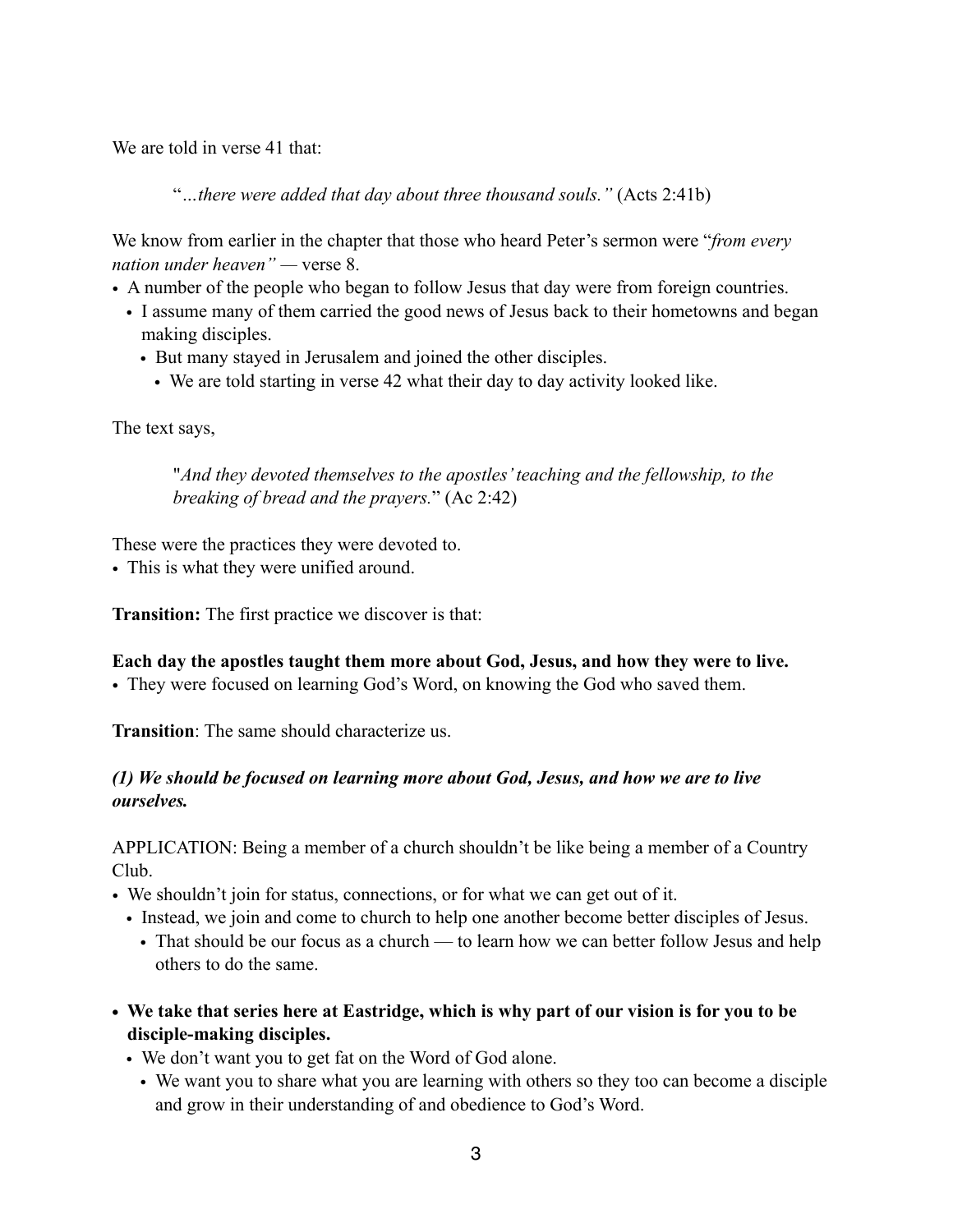- To say it another way, we want you to know how to live out your restored vocation as priestly kings — serving and exercising dominion in God's good creation in order to bring Him glory.
	- We want you to help others live as priestly kings to God's glory too.
- That's what we should be unified around.

**Transition:** As well as the early church teaches us that:

#### *(2) We should fellowship with one another.*

In others, **we should be "in community" with one another**.

- **•** This means that we should be close with one another.
	- We should know what is going in each others lives.
		- **•** How we can encourage and pray for one another.

APPLICATION: I'm sure this type of knowing occurs on some level but there's always room for improvement.

- **•** Instead of just telling you to improve, let me give you a **concrete way** in which you can work on your relationships with one another.
- *• Now what I am about to ask you to do might be a bit difficult at the moment, since we are hindered by COVID.* 
	- But what I want you to do is pick someone out in the congregation, it could be anyone someone you know well or someone you don't know well.
		- **•** Pick someone out and invite them to do something with you.
			- Maybe that involves grabbing coffee, lunch, or doing some sort of outside activity where you can social distance but still hang out.
				- **•** Whatever it may be, I want you to pick someone or a family and get together with them in the best and most appropriate way possible given the social distancing that is happening.
					- **• Apart from gathering together, here is the concrete thing I want you to do:**
					- *• I want you to make it a point to ask them how you can pray for them and how you can encourage them in the faith.*

Now, I know that sounds a little uncomfortable, but if we truly want to experience the level of fellowship Luke is writing about in the book of Acts, that's a practice we need to incorporate into our natural rhythms with one another.

- **•** The easiest way to start is to just do it.
	- And I want you to feel free to use my challenge as a reason you are asking someone how you can pray for or encourage them.
		- **•** I don't care.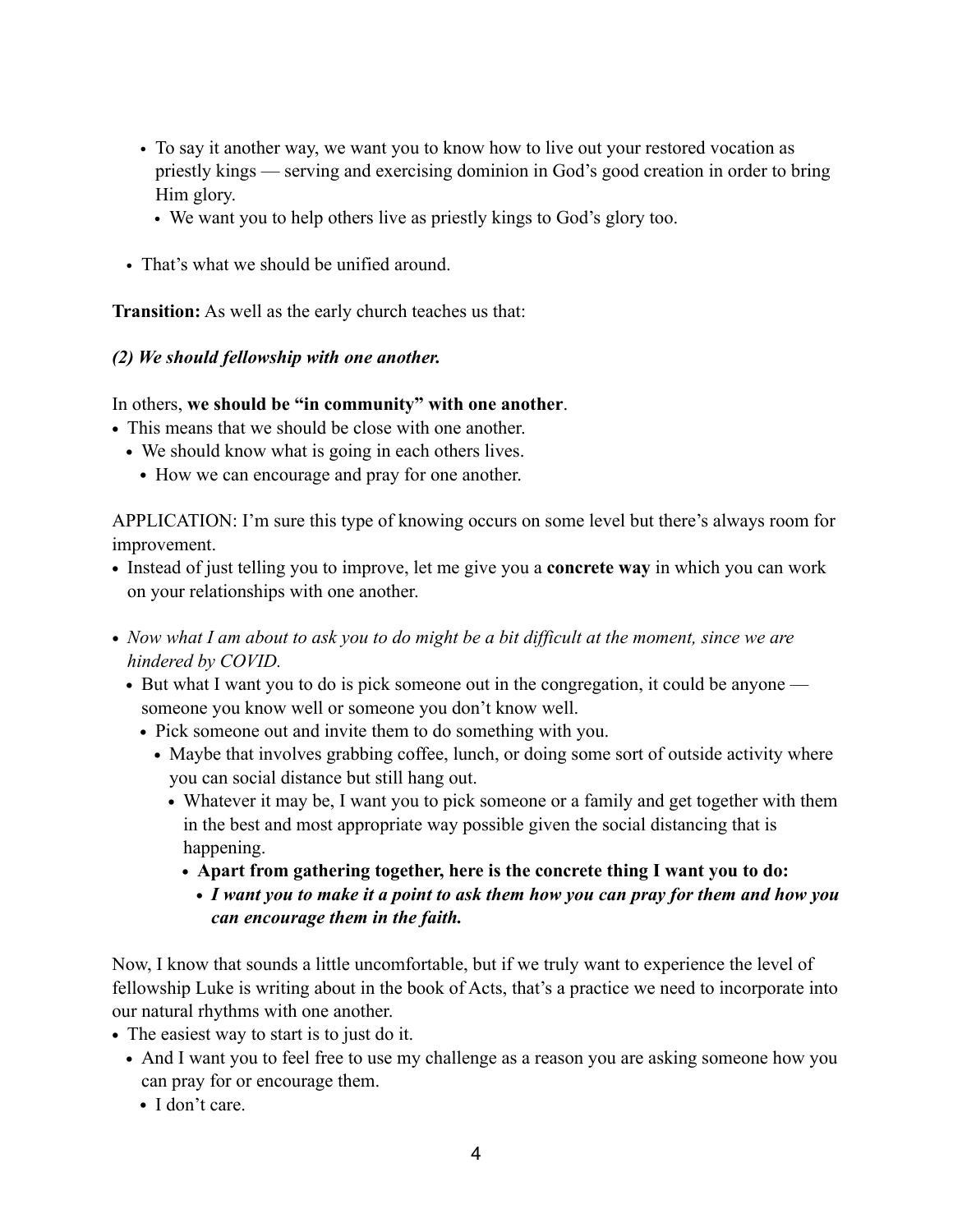- **•** I just want you to start doing it and continue doing it on a regular basis.
	- So take some time this week, pray, ask the Holy Spirit to empower you to fellowship with others in our congregation, and then invite someone to hang out.
		- **•** After all, in Christ, we have been restored to the same family.
			- **•** We are all citizens of the same kingdom.
				- **•** So we should act like family and fellow citizens by gathering with one another "in community".

**Transition:** Along with learning that we should be "disciple-making" disciples and live "in community" with one another, the early church also teaches us that:

### *(3) We should break bread together.*

The early church participated in the Lord's Supper with one another regularly.

- The reason they did that, and the reason we should do that, is to constantly remind ourselves of Jesus' work on our behalf.
	- When we keep Jesus' sacrifice in front of us, it's hard to keep sinning against one another and God.
- **• The Lord's Supper should drive gratitude for what God has done for us by sending His Son to die on our behalf.** 
	- We should want to work on His behalf as little "k" kings and priests.
		- **•** We should want to please Him.
			- Not to earn or keep our salvation, but simple as a way to worship and glorify Him.

## **• By regularly observing the Lord's Supper we should be driven to obedience and unity with one another as we remember Jesus' sacrifice on our behalf.**

**Transition:** Lastly, the early church teaches us that:

#### *(4) We should pray for one another*

Certainly, we should pray for one another's physical ailments, but we should also be praying for one another on a spiritual level.

**•** That means we have to be willing to ask others **how they are doing spiritually**, as well as we have to be willing to tell others **how we are doing spiritually.** 

Telling others how you are doing spiritually doesn't mean you are always sharing your struggles.

- **•** It also means you share with them how God is working in your life for good.
	- **•** By sharing how you are doing spiritually, you:
		- *• a. Benefit from their prayers.*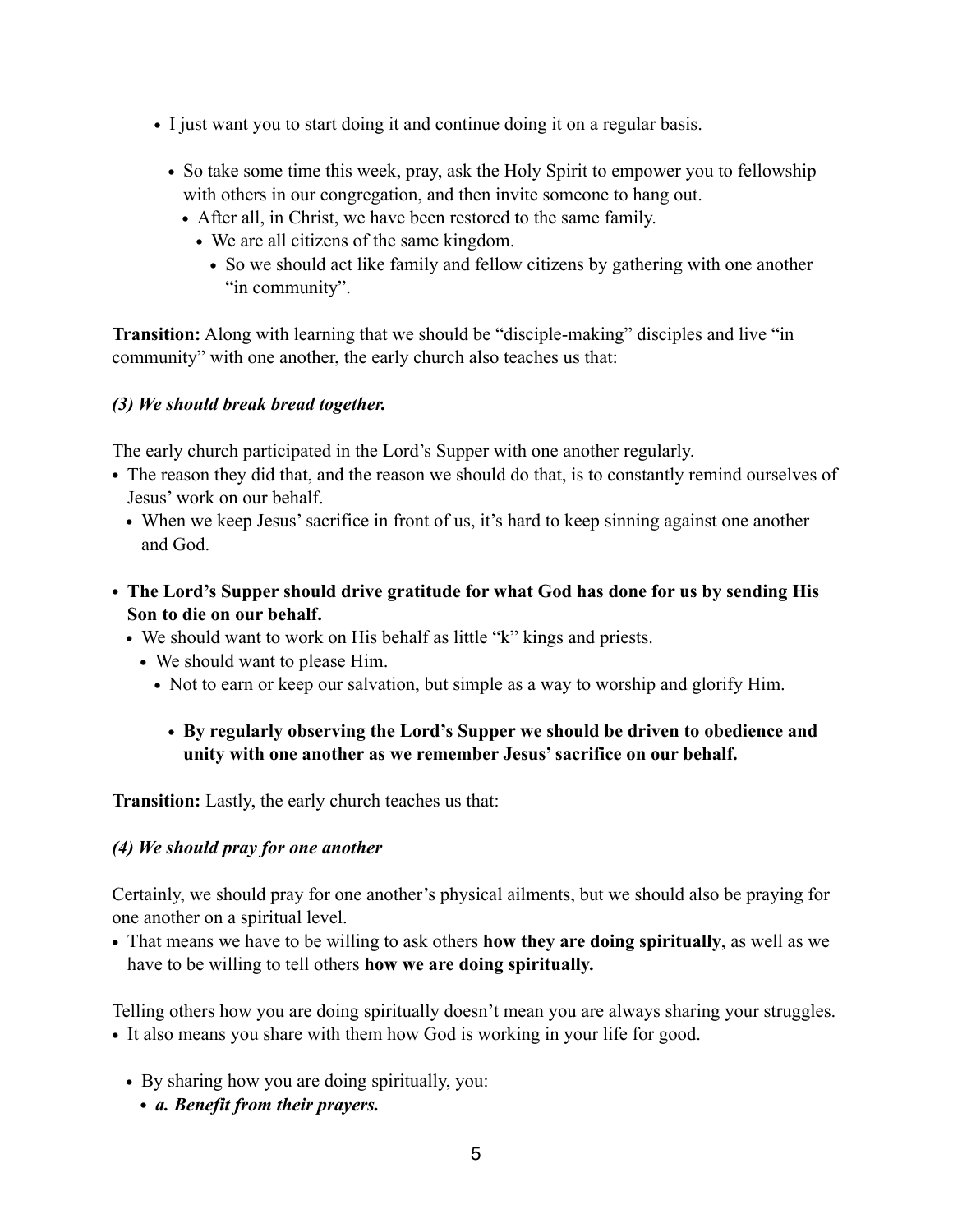- *• b. You also glorify God.* 
	- As others hear about the work God is doing in your life, they should be driven to praise and worship God.
		- **•** When we praise and worship God, we bring glory to God.
			- **•** When you don't share with others, you are actually doing yourself and them a disservice.

#### **Transition:** So:

These were the practices the New Testament Church was devoted to.

- **•** These are the practices we should be devoted to.
- When we devote ourselves to these practices, we living out our priestly vocation.
	- **•** We are serving one another and keeping one another in Christ.
- **•** When we are devoted to these practices, we **accomplish our vision as a church** to *"live in community and on mission with one another making disciple-making disciples of all peoples".*

**Transition:** So those are the practices we should devote ourselves to.

- **• But if you notice, most all those practices are internal to the community that already exists.** 
	- **•** As a church, it is easy for us to turn our attention internally.
		- **•** To just focus on what happens within the four walls of this church.

But we haven't been called to just devote ourselves to *Inreach*.

- **•** We have also been called to *Outreach*
	- **•** Part of living for God is expanding His kingdom as we seek to bring others into it.
		- **•** As New Covenant people, as the church, we have a mission.
			- **•** A mission that should unify and focus us.

# **II. What is the Unified Mission of the New Covenant people (the Church)? (vs. Matt 28:18-20)**

As we have walked through the storyline of Scripture, we have seen that Jesus is the true Priestly King.

- He perfectly images God, rendering complete and absolute obedience to the Father.
	- As a result, He is given absolute dominion over this world.

Matthew 28:18 says,

"*And Jesus came and said to them, "All authority in heaven and on earth has been given to me.*" (Mt 28:18)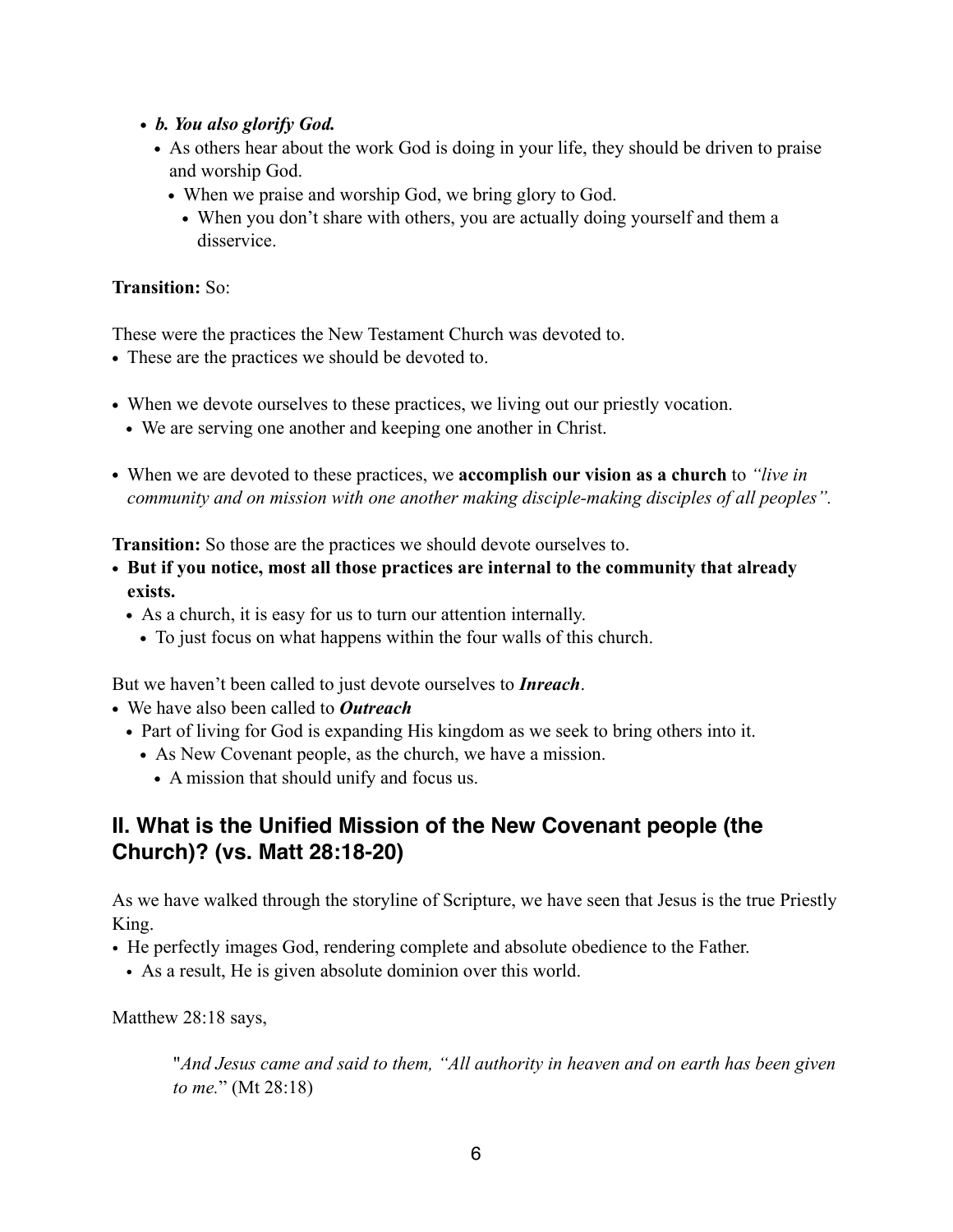Based on Jesus' Kingly and Priestly authority, He gives us our mission beginning in verse 19. He says,

"*Go therefore and make disciples of all nations,*" (Mt 28:19a)

Because Jesus is the ultimate Priest and King, He can commission us in this way.

- We can be confident that when we go out in Jesus' name we will accomplish the mission He has given.
	- He has authority over this entire world.
		- What He wants to happen will happen.

**Transition:** The mission He gives us is "*to make disciples*".

A. WHAT'S A DISCIPLE?

A simple definition of a **disciple** is someone who follows a specific teacher or leader.

- When Jesus tells us that we are to "*make disciples",* what He means is that we are to cause others to follow Him.
- The way we make disciples is by telling them the good news about Jesus so that they would want to follow Him too.
	- We aren't in the business of forcing anyone to follow Jesus if they don't want to.
		- Instead we are to convince others that following Jesus is what's best.

**Transition:** Why is that?

B. WHY IS FOLLOWING JESUS WHAT'S BEST FOR US?

- Last week we learned that **Jesus is our substitutionary sacrifice.**
	- He died in our place.
		- He took the punishment we deserve.
			- Those who believe Jesus took our punishment experience a restored relationship with God.
				- We don't have to do anything.
					- No works, no trip, no money paid.
						- We just have to believe.
							- Jesus' sacrifice and His righteousness is credited to our account.

## **We also learned that Jesus changes us.**

- Our hearts are desperately wicked.
	- We don't want God.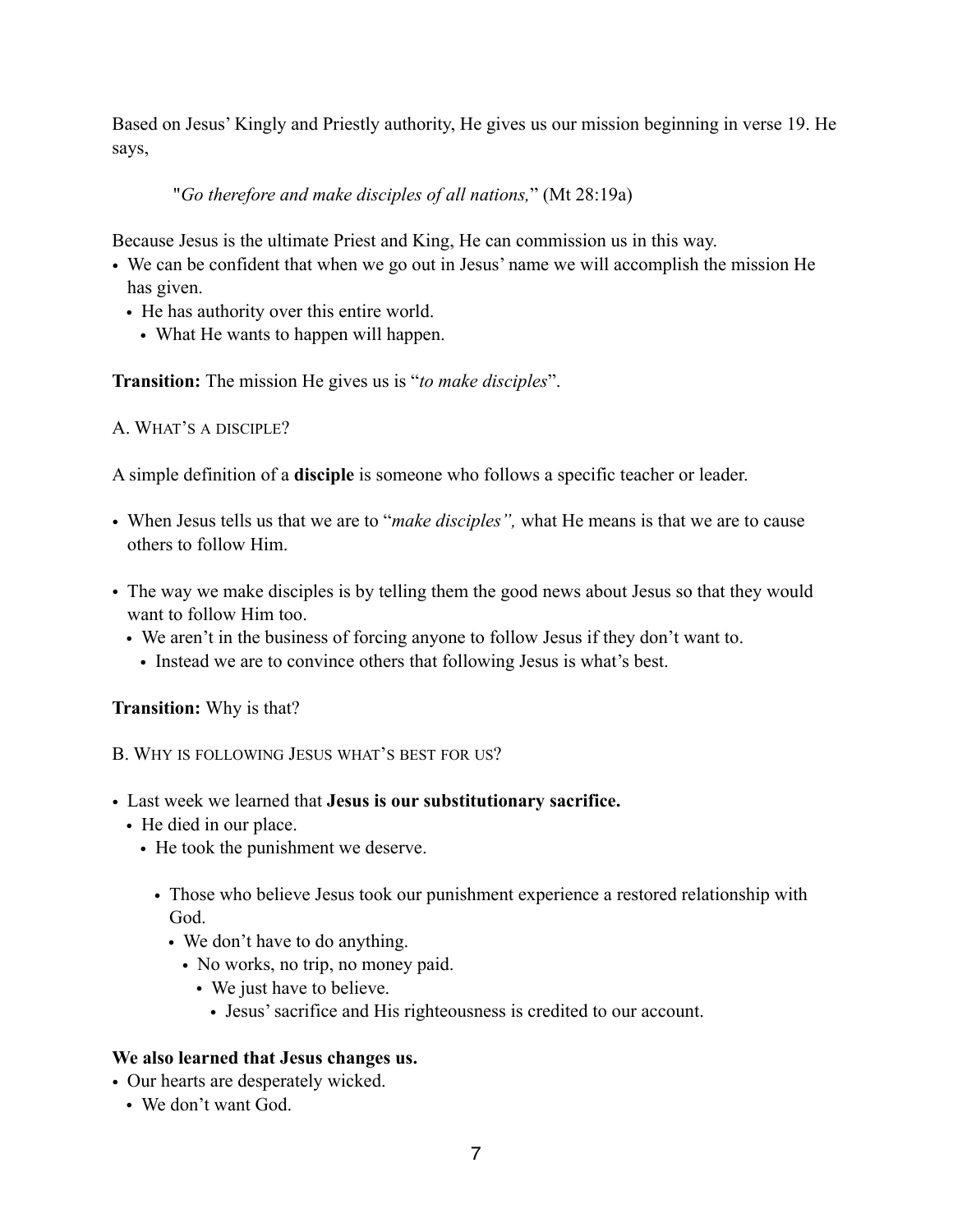- We want to be king.
	- We want to direct our own lives.
		- Unless Jesus changes our heart not the physical organ inside of us, but our will, wants and desires.
			- Unless Jesus changes our heart, we will continue to rebel against God.
				- We will continue to seek to be big "K" kings, instead of little "k" kings.

### **Following Jesus reorients our lives.**

- We should recognize who God is and who we are.
	- We should assume our rightful place in this world as little "k" kings who live according to God's wisdom and work for God's glory.

### **Following Jesus is what is best for us.**

- (1) We not only experience a **restored relationship with the Father instead of eternal punishment in Hell.** 
	- (2) But **we also are changed so that we will live according to our God given purpose.** 
		- We will live as priestly kings.
- **• When we live according to God's wisdom, life generally goes well for us.**

ILLUSTRATION: Almost every night during dinner, I read one or two **Proverbs** and discuss them with the boys.

- As we have done that for the last 6 weeks or so, we have consistently seen that life goes well for those who live according to God's wisdom.
- Now, it is Proverbs.
	- You have to balance the book's message with a book like **Ecclesiastes**, which tells us that some times the wicked succeed and the righteous don't.
		- But generally, when we live according to God's wisdom, when we press into our God given purpose, we are moving with the design and fabric of this world instead of swimming against it.
			- Swimming down stream is much easier and more enjoyable than trying to swim upstream.

## **As disciples as followers of Jesus, we can experience the good life as we swim along with God's design and wisdom.**

- Not a "**live your best life now**" type of good life.
	- But we can experience the good life.
		- **• We can experience true joy and satisfaction even though this world is broken because we experience restoration.**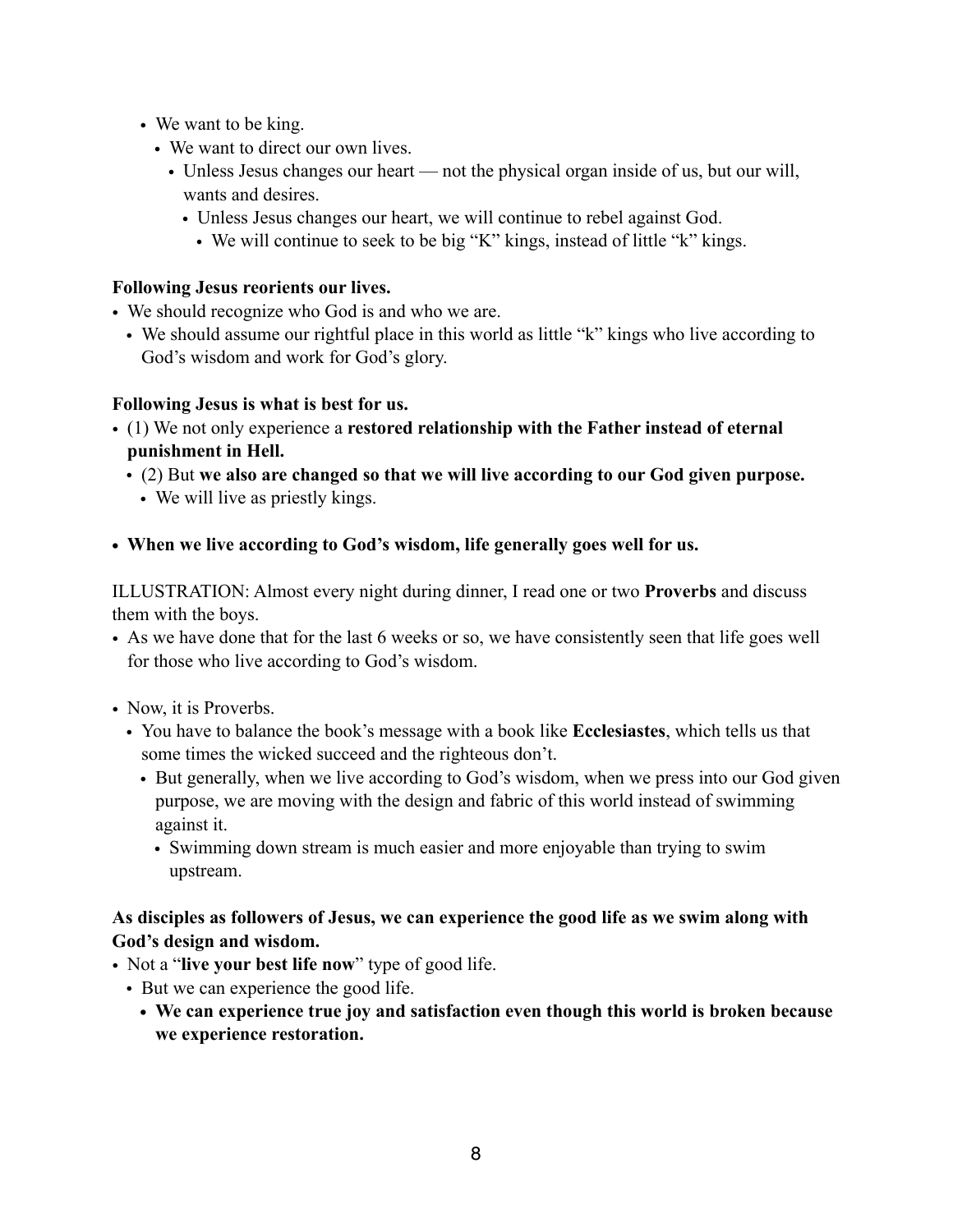### *Having experienced the benefits of the gospel, we should want to tell others the good news so that they too will want to follow Jesus and experience purpose and meaning in life, as they live out God's original design.*

• That's our mission, that's what we are to do — we are to make disciple-making disciples of Jesus.

**Transition:** How do we do that?

C. HOW DO WE MAKE DISCIPLE-MAKING DISCIPLES OF JESUS?

• We make disciples by **going**, **baptizing**, and **teaching**.

**Transition:** The first of those is:

## *(1) Going*

Again in the beginning of verse 19 Jesus says,

"*Go therefore and make disciples of all nations,*" (Mt 28:19a)

**Going** tells us that we aren't to sit stagnant.

- We aren't to just let folks come to us.
	- Instead we are to go and find folks to tell the good news.
- And when Jesus tells us to go, He doesn't just mean for us to go on a mission trip, or go and be a missionary in another country.
	- Or wait until the church puts together an outreach event.
		- Those things are necessary and we should do them, but that's not all that Jesus means when He tells us to go.
		- Instead He has in mind that we are making disciples **as we are going about our day**.
			- So whether we are living in Africa, China, or Red Oak, we are to make disciples as we are going.
				- This is what it looks like for us to live "on mission" for Jesus.
- APPLICATION: Just so you know, that is part of the vision of our church for a reason.
- You should live "on mission" each and every single day.
	- You should be thinking of and practicing ways in which you can reach your community for Christ.
- Now, notice I didn't say the church should be providing you with outreach events every day or every week for you to participate in.
	- Certainly, we will host outreach events as a church.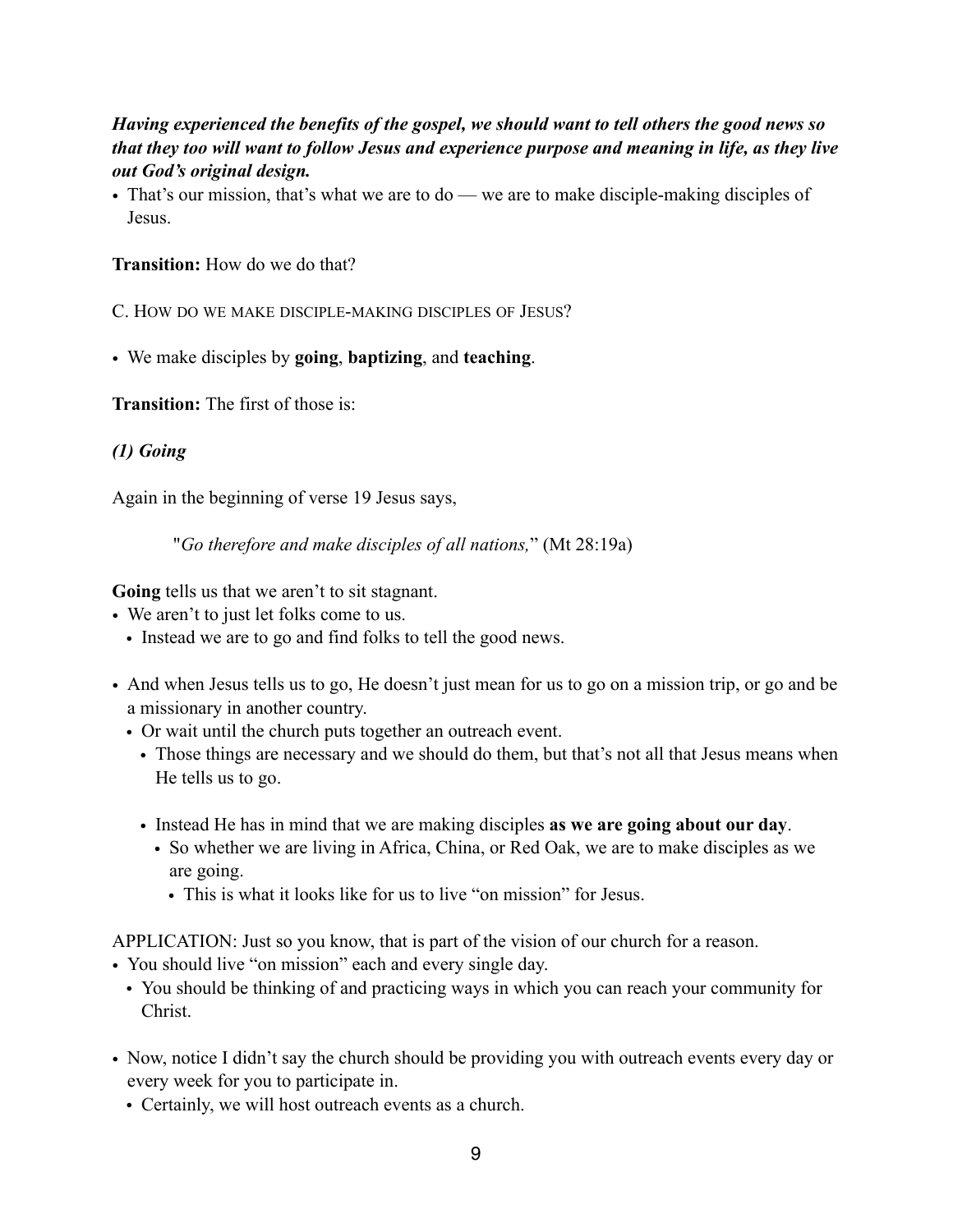- But we can't plan and organize an outreach event every single day. Or even every week.
	- But you know who can reach out to others every day?
		- You can, as you are living "on mission" for Jesus.
- **• I want you to think of outreach as being less about an event and more about a relationship.** 
	- You should be seeking to develop and cultivate relationships with non-Christians on a regular basis.
		- You shouldn't be waiting for me to provide you with an outreach event that is going to last an hour or two once a quarter.
			- We aren't going to be a church known for making disciples if that is our main mode of outreach.
	- But if we each see ourselves as missionaries specifically placed in this community to reach people for Christ, we will have a great impact on Red Oak and the surrounding areas.
		- We will be a church that is "*on mission for Jesus making disciple-making disciples of all peoples.*"
			- It is a **paradigm shift**, but let me encourage you to embrace it and begin pressing into that way of thinking this week.
				- **• Ask yourself:** 
					- How can I live as a missionary in my community?
						- How can I reach those around me with the gospel?
							- How can I build relationships with non-believers?

#### **• Don't think you have to do this alone.**

- Often times we think evangelism is a solo personal activity.
	- It can be
		- But it doesn't have to be.
			- Invite some of your Christian friends to get to know some of your non-Christian friends and let them begin to form relationships and have conversations with one another.
				- Invite folks in your neighborhood over for dinner.
					- When the time is right invite them over to a Bible study with your Christian friends.
						- You don't have to go at this alone; we are a church for a reason.

So begin seeing yourself as a missionary in your own community.

**Transition:** Along with going — living as a missionary in your own community — we also make disciple-making disciples by:

#### *(2) Baptizing those who believe the gospel*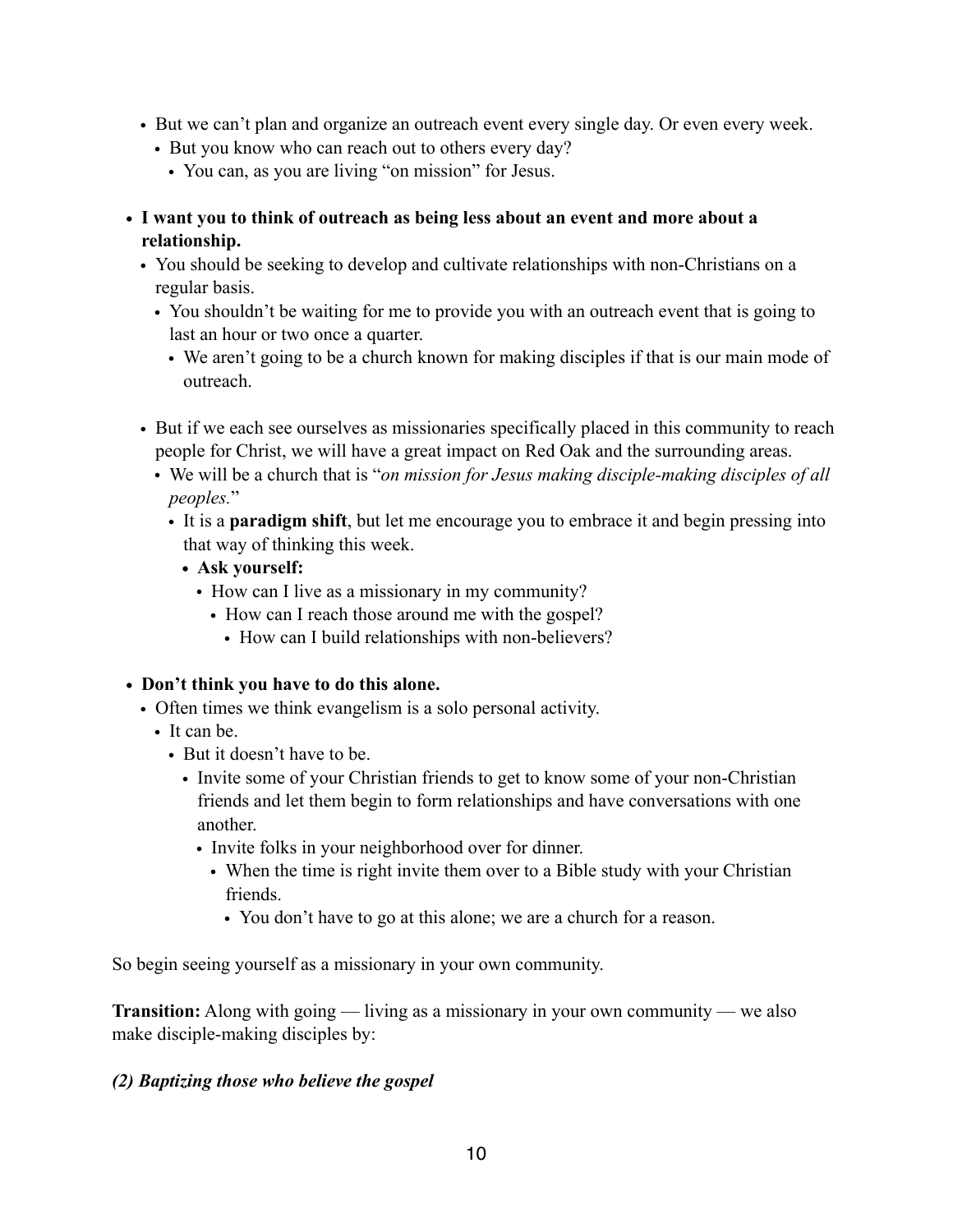That's what Jesus tells us in the remainder of verse 19 when He says,

"*baptizing them in the name of the Father and of the Son and of the Holy Spirit,*" (Mt 28:19a)

Now, you have to know that Jesus doesn't tell us to baptize others because baptism saves them.

- **•** Instead, He tells us to baptize because Baptism shows a person's commitment to follow Him
	- In other words, it shows that they are aligning themselves with Jesus as His follower.
		- **•** So we don't baptize in order to save or to complete the salvation process.
- **• Instead, we baptize not only to make a person's commitment to follow Jesus something that they will remember, but it also serves as a witness to others and the world that they are committing themselves to follow Jesus.** 
	- That's why baptism is done publicly instead of privately.

**Transition:** Along with going and baptizing, we make disciple-making disciples by:

### *(3) Teaching those who believe the gospel to obey all God has commanded in His Word*

Look at the beginning of verse 20. There Jesus says that we are to:

"[teach] *them to observe all that I have commanded you.*"" (Mt 28:20a)

This command isn't just for Pastors.

- **•** It's for everyone.
	- We are all commanded to teach others how to follow Jesus.

That tells us, then, that making disciples isn't just about winning someone to Christ so that they make a profession of faith.

- **•** Making disciples involves much more.
	- **•** It involves us teaching others what it means and how to follow Jesus.

Before you start rethinking my earlier comment that this isn't just a command for pastors, know that you can teach in many different ways.

- **•** You may teach in a **formal setting** like I'm doing right now.
	- **•** Or you might teach your **family** through **conversation** at the **dinner table** or a **regular family devotion**.
		- **•** You might also **teach others** at **church** by joining into the **discussion** during Sunday School or Bible study.
			- **•** Or you might **get together** with **another church member** for **lunch** or **coffee** and **talk** about what **God** is **doing in your life**.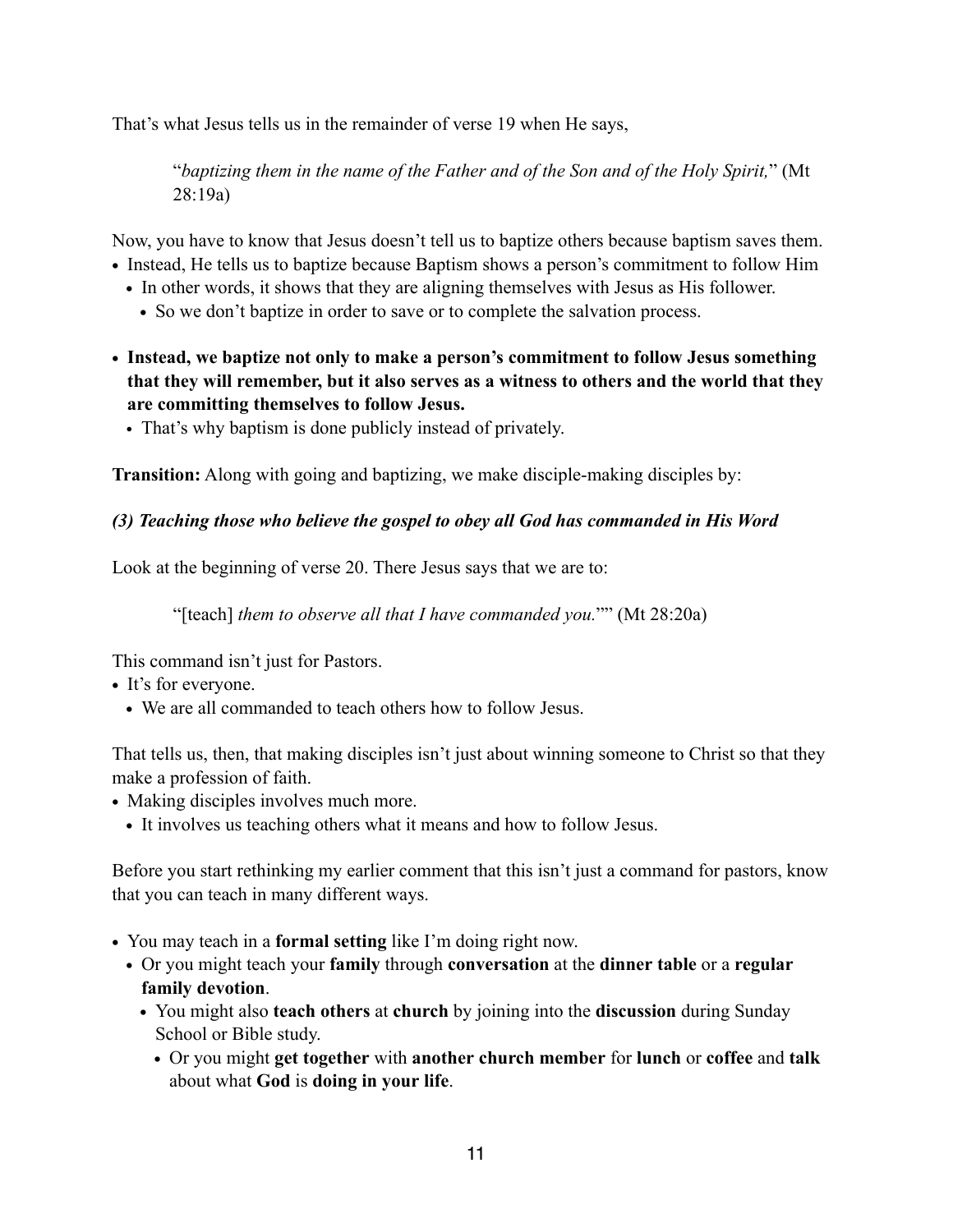- **•** There are a number of different ways you can teach others, which means it's possible for us all to be teachers.
	- In some sense that's encouraging, but in another sense that's scary because it means that we are all either teaching others how to be or how not to be disciples of Jesus.

So that's our unified mission and how we can accomplish it.

**Transition:** But you know, we don't accomplish that mission, nor do we live devoted to one another in community in our own power.

- Instead we receive a power outside ourselves that helps us fulfill our kingly and priestly roles.
	- That helps us to make disciples.

## **III. Who empowers us to live as a New Covenant community (the Church)? (vs. Acts 1:4-5,8)**

After Jesus' resurrection and before His ascension, He stayed with the disciples for 40 days comforting and teaching them more about the kingdom of God.

• Starting in verse 4 of Acts chapter 1 we read,

"*And while staying with them he ordered them not to depart from Jerusalem, but to wait for the promise of the Father, which, he said, "you heard from me; for John baptized with water, but you will be baptized with the Holy Spirit not many days from now.*"" (Ac 1:4–5)

And a little bit later in verse 8, Jesus tells them the benefit of the Holy Spirit when He says,

"*But you will receive power when the Holy Spirit has come upon you, and you will be my witnesses in Jerusalem and in all Judea and Samaria, and to the end of the earth.*"" (Ac 1:8)

What empowers us for mission is not only a changed heart that Jesus fashions for us in the New Covenant, but the Spirit He sends.

- We are empowered for our mission by the Holy Spirit.
- He is the reason we are able to make disciples.
	- He's the reason we are able to **boldly proclaim** the **gospel** to others, **answer** their **objections**, and **convince them** that **following Jesus** is what's best.
		- He's the reason we are able to **write books**, **preach sermons**, and **teach Bible studies**. • He's the reason we are able to **learn foreign languages**, **culture**, and **practices,** and leave a **comfortable life** to live as **missionaries in an uncomfortable or dangerous environment.**
			- He's the reason we are able to do what we **have done** and **will do** for the kingdom.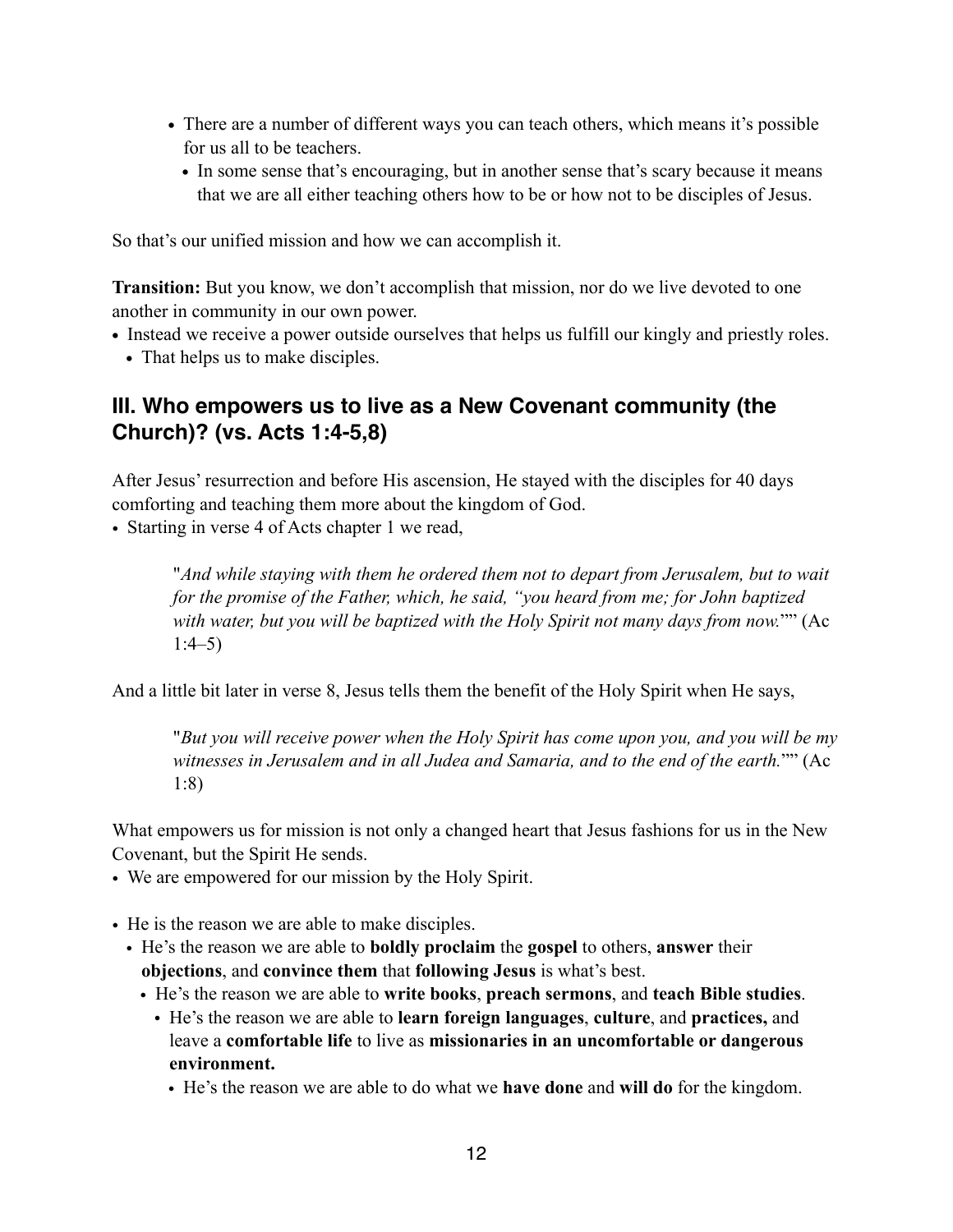- Making disciples doesn't come natural to us, nor is it something we do in our own strength, rather it's something we are empowered to do by God Himself.
	- He calls us to the task, and He empowers us to complete the task.

### **Transition:** And

If that's true.

- If the Holy Spirit is the One who empowers us for the task of making disciples, then w**e need to make sure** that we are **depending on** Him and **seeking His power** to **accomplish** our **mission**.
	- The way we do that is by praying for Him to empower us on a daily basis.
		- Prayer is powerful.
			- It accomplishes a number of things, including us being empowered for the task of making disciples.

### **Transition:** So:

These are the things we should be devoted to as church.

**•** These should be the things we are unified around.

Honestly, when we are unified around these things, fights and disagreements will be at a minimum.

• When they do occur, we will seek **reconciliation** quickly so that we can get back on mission.

When we are unified around these things, we will always be on the look out for one another's spiritual health.

- When we see others slipping, we will pray for and encourage them.
	- We will **speak the truth in love,** even if it means having a difficult conversation and putting our relationship on line.
- When we see others doing well, we will **encourage** them to keep pressing on in the faith.
- When we are unified with one another, we will be better **witnesses** to the world.
	- People will actually want to be a part of our family.

# **Conclusion**

But again, we don't do these things in our own strength, nor do we accomplish our mission in our own strength.

• It is the Holy Spirit who empowers us to accomplish the mission Jesus has given us "to make disciple-making disciples of all peoples".